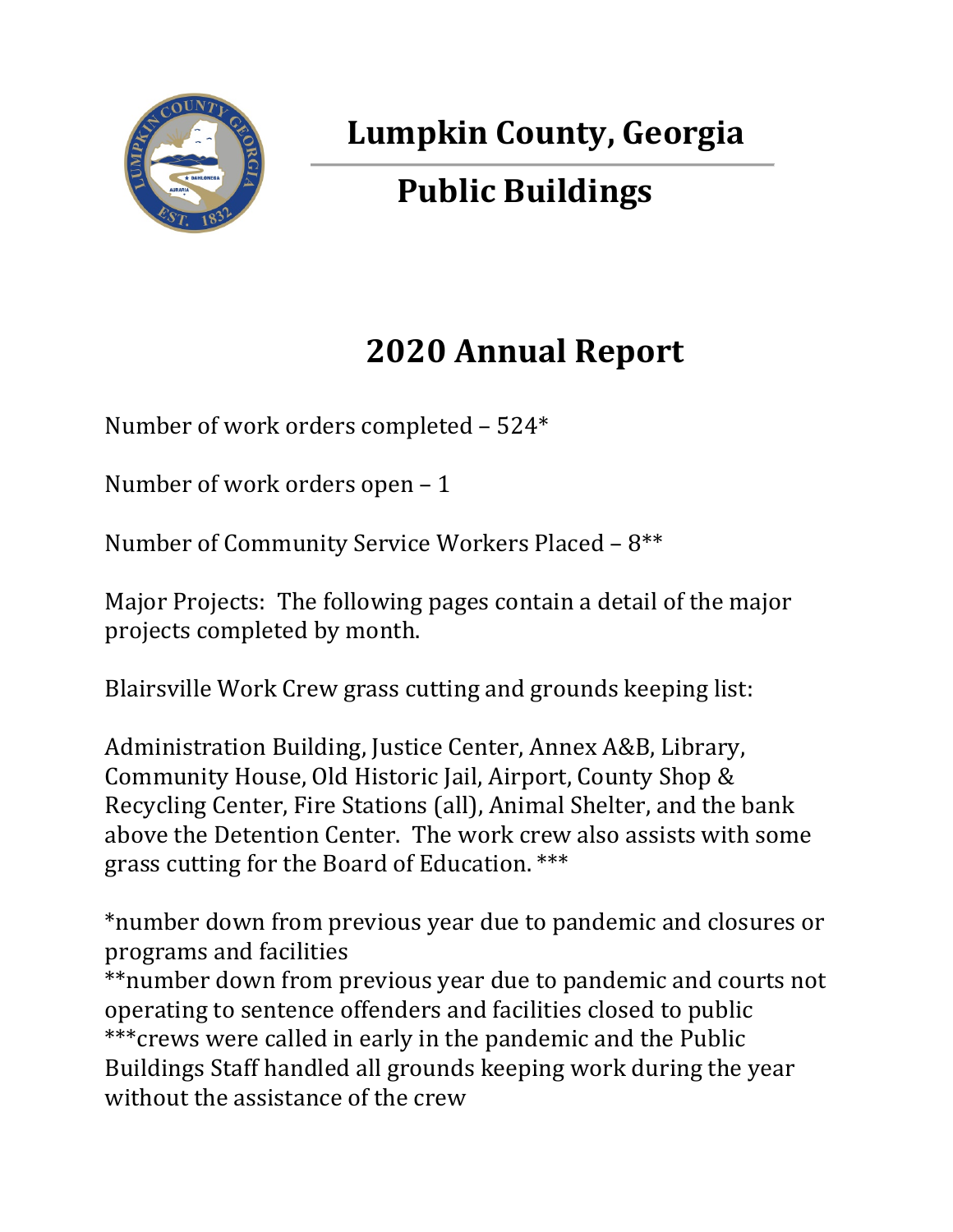**Number of Work Orders** 

Complete - 56 Open - 2

**Number of Community Service Workers Placed - 5**

## **Major Projects**

Pre - K - replaced four sink faucets Senior Center - replaced sink faucet and cut off values in dining room Justice Center - change out two mini-splits in Elevator Mechanical rooms Rainbow House - replaced mail box post Inmate Van broke down on way to county; took other van to crew for transport Recycle Center - replaced bathroom faucets Fire Station #1 replaced bay lights with LED high bays Larc Building - replaced water lines to hot water heater Fire Station #2 - repair bay door Fire Station #1 - replaced HVAC in ladies bunk room Community Center - pull 12 electrical circuits per new election standards New Library - locate water line Senior Center - trouble shoot issue with freezer Justice Center - replaced four mimi splits units in electrical rooms Softball Complex - change out building lights to LED wall packs Softball Complex - repair water line

## **Blairsville Crew**

Put out mulch around Admin. Building New Library - cut bank, trim shrubs and pick up trash New Library -clean up parking area and islands move an office in Admin. Building Blackburn - cut trees back off buildings and fence and clean roof and gutters on house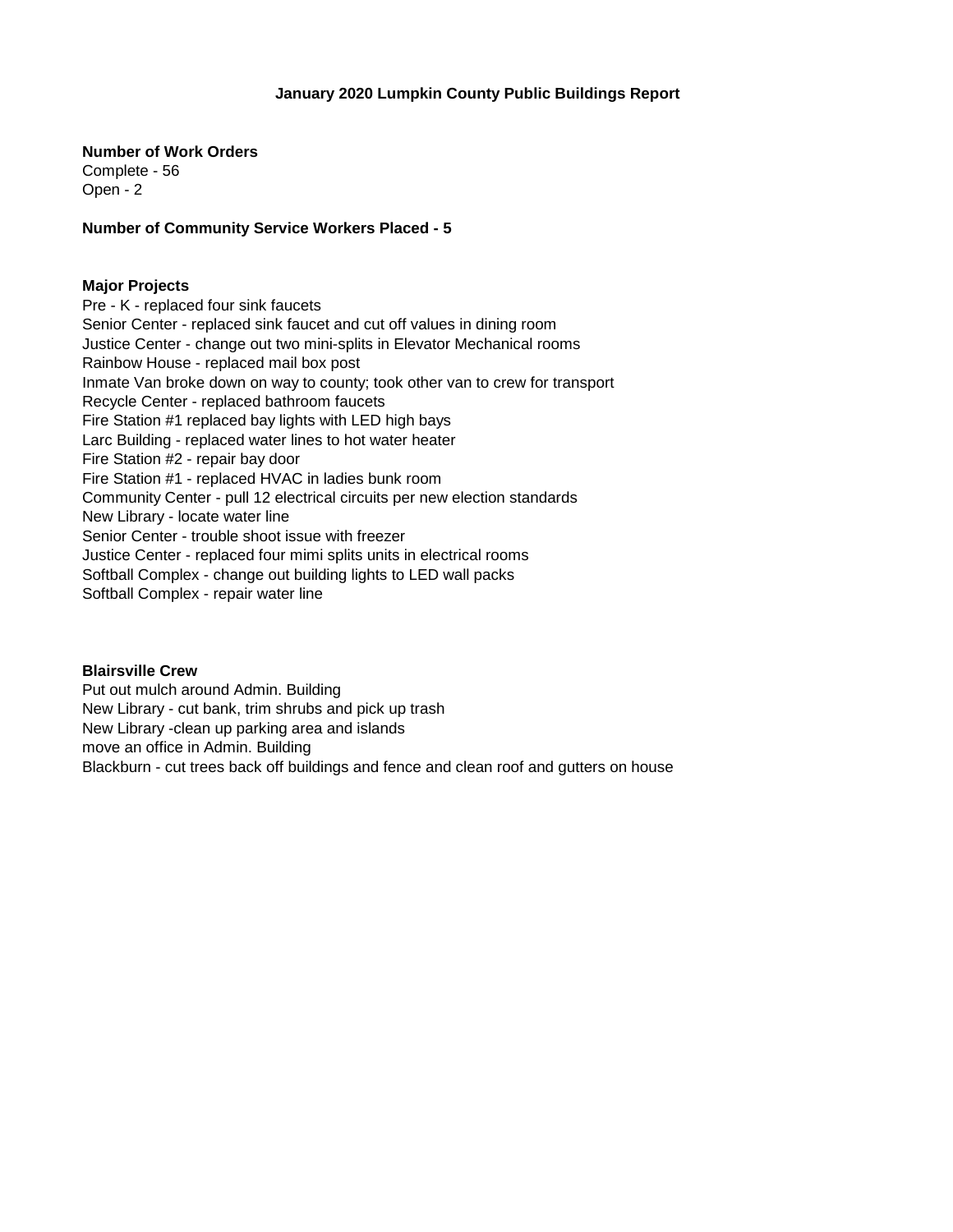## **February 2020 Public Buildings Report**

**Number of Work Orders**

Complete - 55 Open - 3

**Number of Community Service Workers Placed - 3**

#### **Major Projects**

Pick up Van from Chestatee Ford Fire Station #1 - change out ceiling tile in Bunk room P&R Softball Field Complex - repair water line Fire Station #4 - strip and wax living quarters side Animal Shelter - repair sewer line under building Fire Station #8 House - repair water line tree fell on it and broke it Pre - K - repair toilet flange on toilet down stairs Fire Station #7 - install fire protection over stove Fire Station #7 - work on framing bunk rooms and bath rooms Detention Center - replaced both sally port roll up doors

Blairsville Crew Historical Jail - paint front and back porch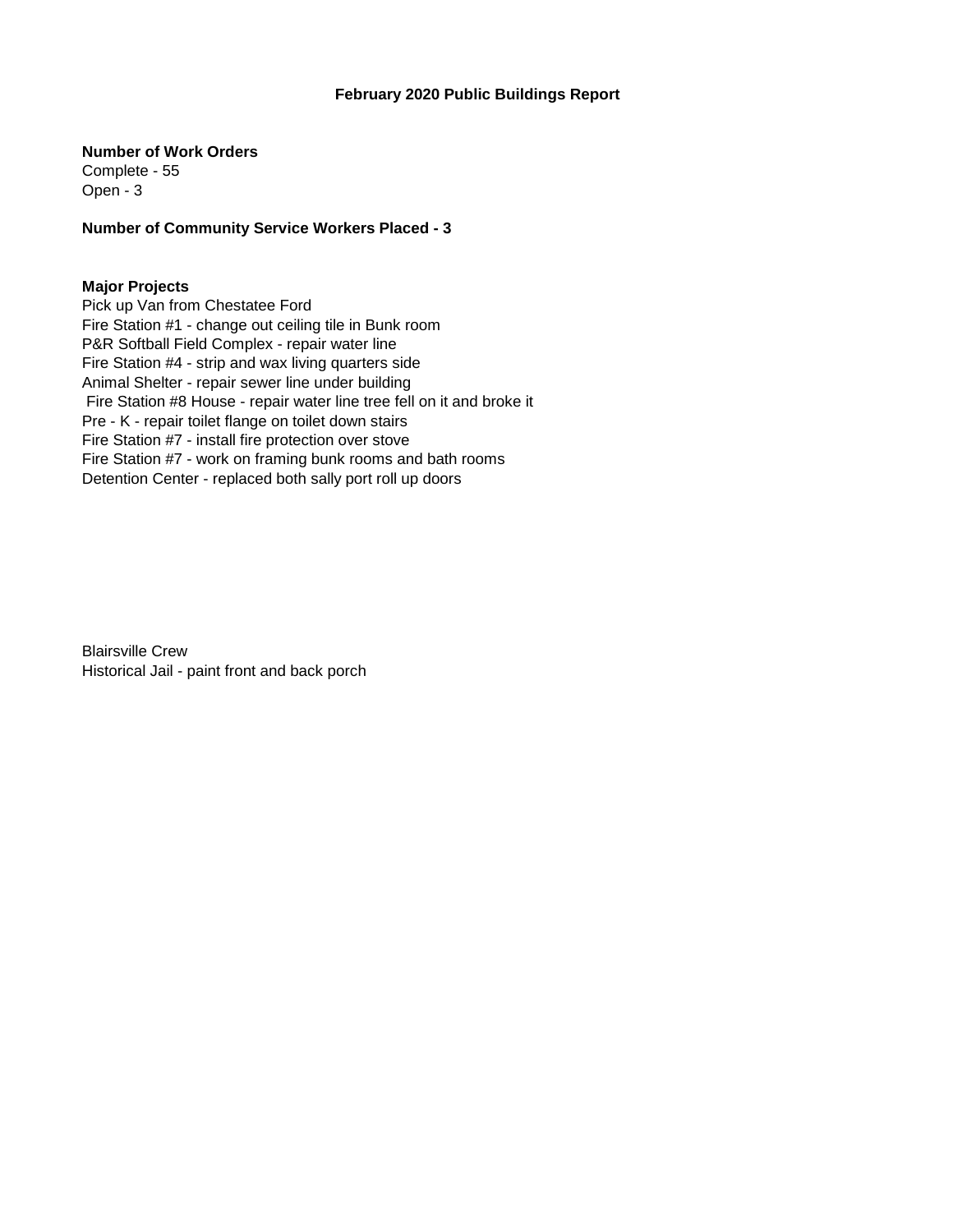#### **March 2020 Public Buildings Report**

**Number of Work Orders** Complete - 36 Open - 4

**Number of Community Service Workers Placed - 0**

#### **Major Projects**

Old Library - Demo downstairs area

- Old Library remove all furniture, scrap metal, remove old data cabling, remove ceiling tiles, remove carpet and viny flooring install receptacles in break room and meeting room
	- install data cabling in offices install flooring in break room and bathrooms paint all walls and door trim install new HVAC units and a dehumidifier for basement install new ceiling tiles install new sink faucets and supply lines install new paper towel holders and ADA grab bars remove trees from side of building order and pick up material for these jobs remove sign and lettering from building front

Help Mr. Johnson with the storyteller at the New Library ( relocate )

All Buildings - cut grass

Fire Station #7 - frame bathroom and bedroom walls install electrical for bathrooms, bedrooms and lights install plumbing for bathrooms hang sheet rock finsh sheet rock install electrical and exhaust for bottle fill station install electrical for air compressor

## **Blairsville Crew**

help on demo on Library Planning Building - paint front and side porch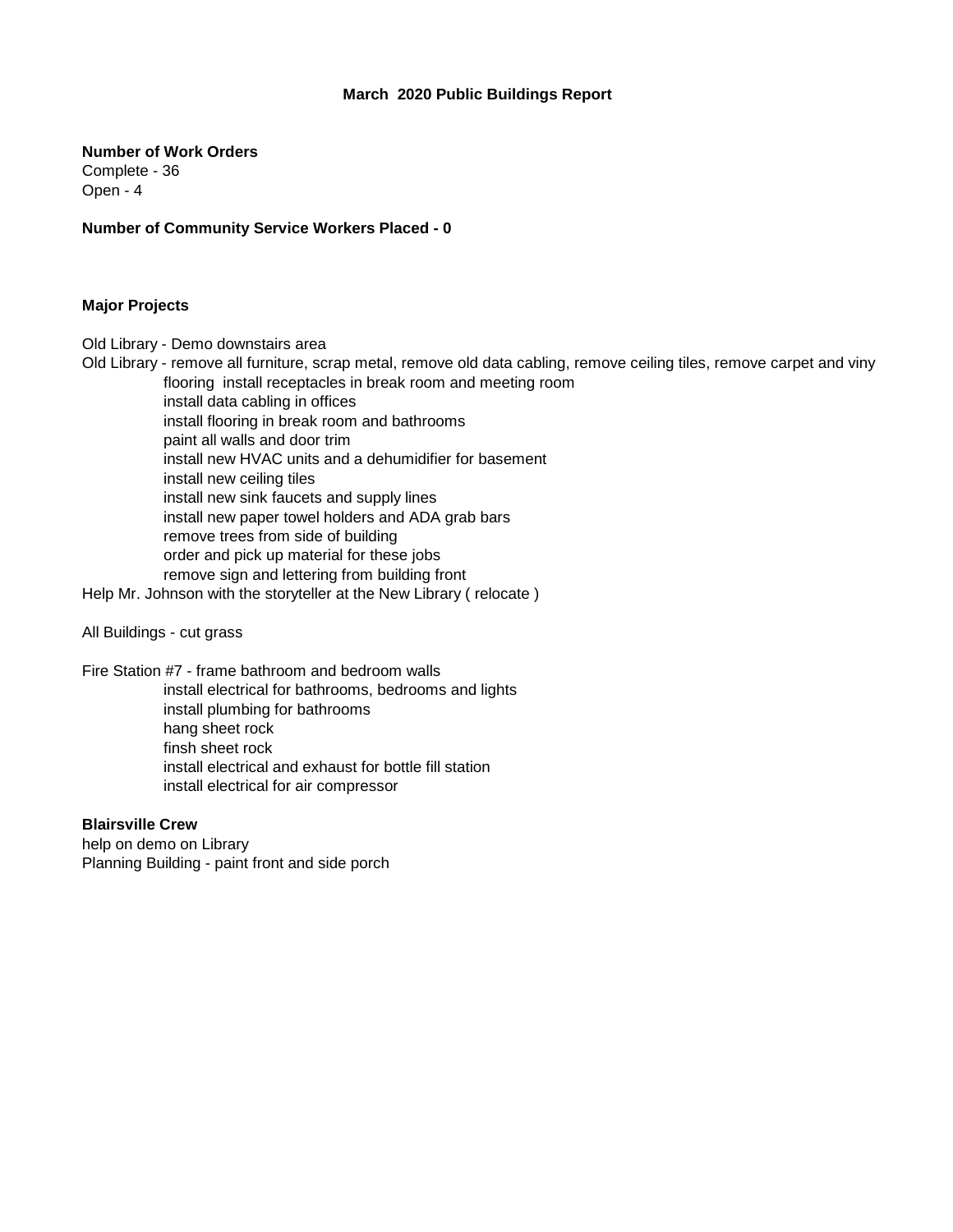## **April 2020 Public Buildings Report**

**Number of Work Orders**

Complete - 21 Open - 2

**Number of Community Service Workers Placed - 0**

#### **Major Projects**

HR - frame window for glass Tax Assessor - frame window for glass Install glass in HR, Tax Assessor and Tax Commissioner offices Justice Center - J & M Janitorial fogged building Elections Building - install glass at polling tables

Fire Station #7 - Hang doors for restrooms, bunk rooms, and shower Trim walls and windows Paint walls, doors, and trim Install carpet in bunk rooms and CWP flooring in restrooms and hall Install sinks and toilets and fixtures Installed air compressor All Buildings cut grass once a week

Old Library upstairs remove old ceiling tiles remove old data cabling

Blairsville Crew

We are not getting the crew due to the pandemic. No date has been given on when they will return.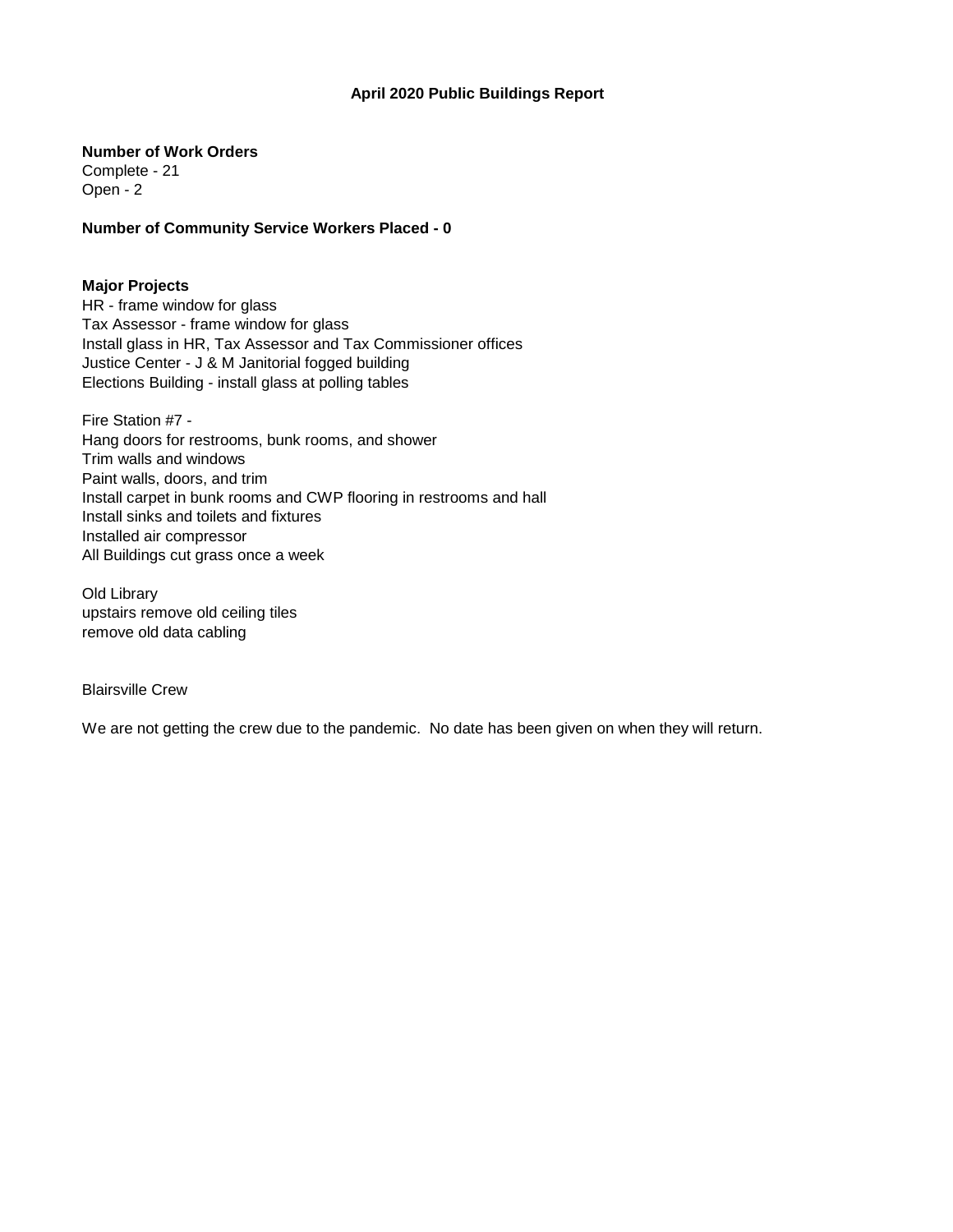**Number of Work Orders**

CompleteD - 54 Open - 1

**Number of Community Service Workers Placed - 0**

## **Major Projects**

Fire Station #7 - pour concrete for stairs Fire Station #7 - Install outside Stairs Fire Station #7 - Install water filter at well Move lockers from Park & Rec. to Fire Station #7 Move lockers from Park & Rec. to Road Dept. Park & Rec - Install ceiling in ramp walkway at stage Admin. Building - put out signs for opening of building Elections Building - install mail drop in window at front door Planning Office - repair door lock Planning Office - install door closer Assessor Office - carry a table to theIr office Park & Rec. - paint new ceiling in ramp walkway at stage Fueling Station - work on gate opening chain Park & Rec. - pour concrete for new AC unit Detention Center - hang plexiglass at administrative desk Admin. Building - Finance move table and chairs

**Old Library Upstairs** remove old lights remove fireplace remove walls

**Down Stairs** install carpet and cove base in two offices in basement sand and seal office doors

Blairsville Crew No Crew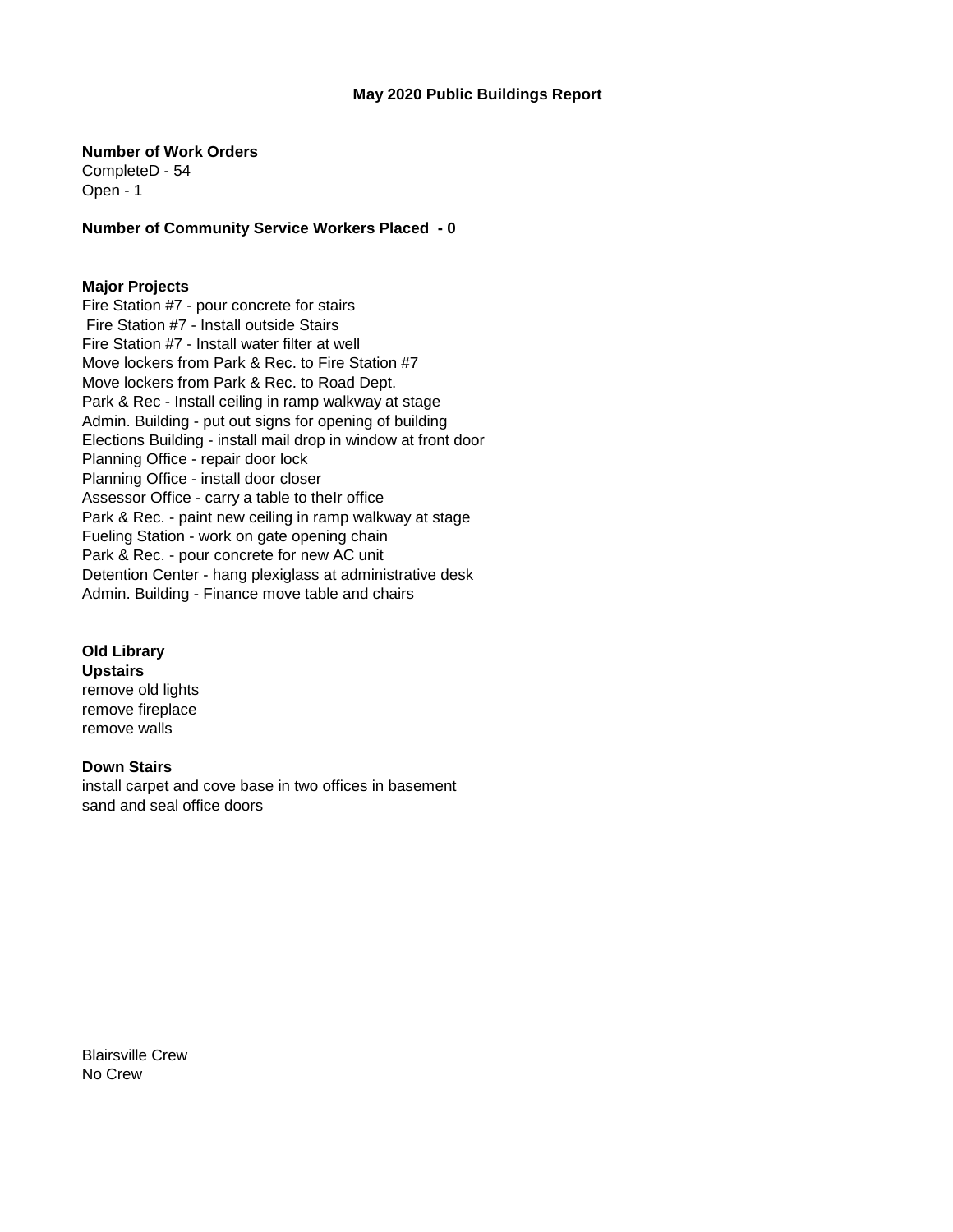#### **June 2020 Public Buildings Report**

#### **Number of Work Orders**

Complete - 45 Open - 2

Number of Community Service Workers Placed - 0

Major Projects Fire Station #7 - pour concrete pad for Generator and dig in conduit Fire Station # 7 - paint outside stairs Fire Station # 7 - dig hole and set concrete for Flag Pole Development Auth. - seal up hole in wall at building in industrial park County Manager's Office - replace window Water Auth. - cut hole in wall for service counter Admin. Building - put out chairs in lobby for SO Animal Shelter - replaced hot water heater in kennel Planning Building - replace fan motor on AC unit Water Auth. - cut hole in wall for door, move electrical wire, repair ceiling Water Auth. - run cat5 cable two locations Detention Center - replace ceiling tiles in kitchen Water Auth. - finish window, hang three doors and trim, paint trim, stain and finish doors Park & Rec. - rewire AC unit in gym were lightning hit Animal Shelter - move furniture to strip and wax floors Old Library Basement - install new door knobs on offices doors Old Library Basement - install cabinets

Blairsville Crew - NO CREW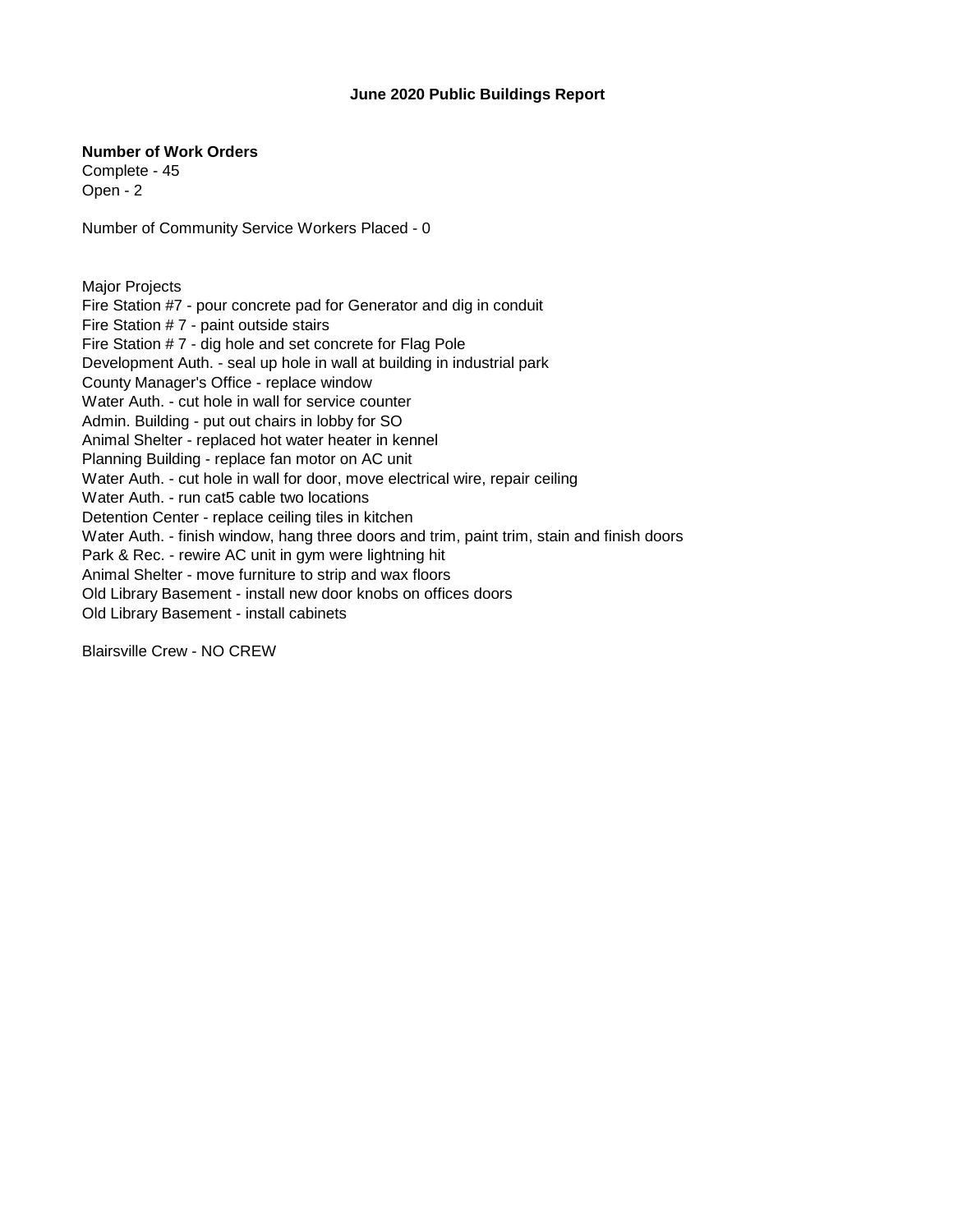#### **July 2020 Public Buildings Report**

**Number of Work Orders**

Complete - 58 Open - 2

**Number of Community Service Workers Placed - 0**

## **Major Projects**

Fire Station# 7 - set Generator on pad Fire Station# 7 - stand flag pole and adjust light Fire Station #7 - install jacks for cat5 cabling Fire Station #7 - install electric and gas to Generator Animal Shelter - repair floor at back door Historical Jail - let contractors in to look at windows Detention Center - met with contractor for HVAC project Admin. Building - work on leaks around windows in Tax Assessor office Library - paint safety marks on front steps Larc Building - clean out storage area Library - cut bank back behind building Fire Station #7 - install wheel stops in bay for trucks Pre-K - trim tree off sidewalk

Blairsville Crew - No Crew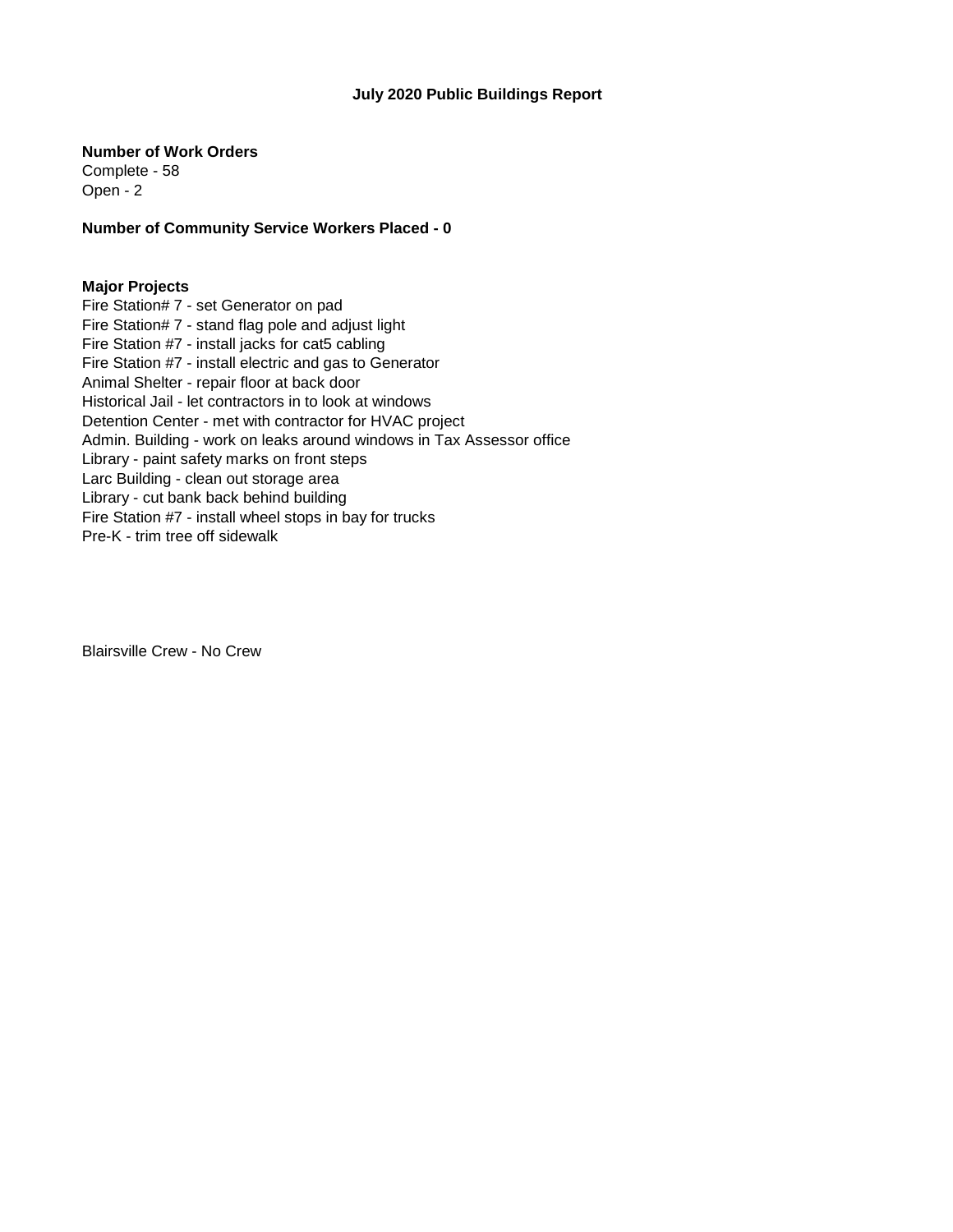## **August 2020 Public Buildings Report**

**Number of Work Orders**

Complete - 37 Open - 1

**Number of Community Service Workers Placed - 0**

## **Major Projects**

Fire Station #7 - Install phone jack Detention Center - move steam pot in kitchen Annex A - install door knobs Coroner's Office - put together and install body cooler Fire Station #7 - Install generator hook ups (electric and gas ) Help Satellite contractor with hookups at Fire Station, Admin Building, and Detention Center Work with contractor on Detention Center HVAC problems Senior Center - started work on remodel of restrooms to meet ADA codes

Blairsville Crew No crew again in August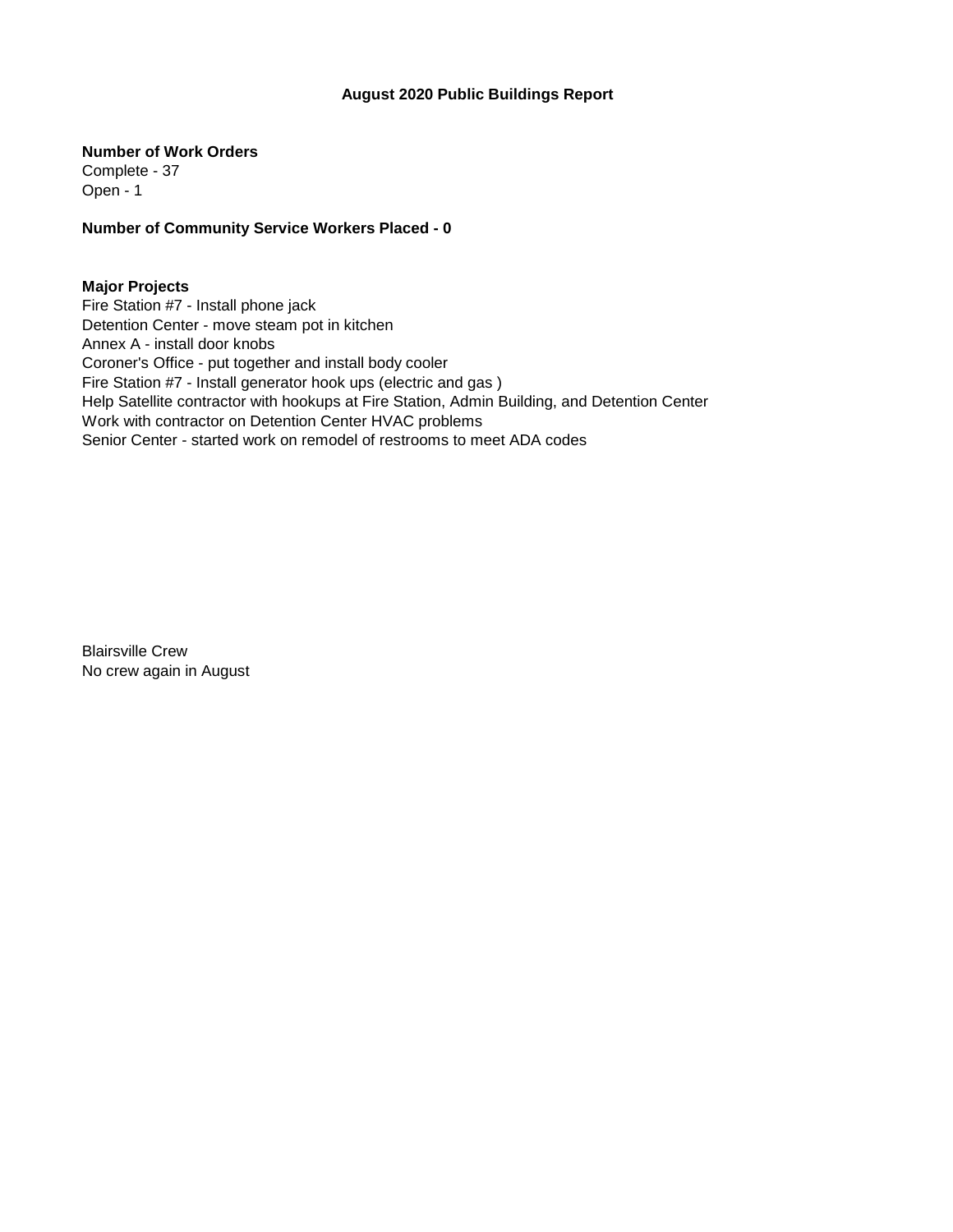#### **September 2020 Public Buildings Report**

**Number of Work Orders**

Complete - 35 Open -1

**Number of Community Service Workers Placed - 0**

#### **Major Projects**

Justice Center - install washer and dryer hookups Senior Center - demo walls and restroom fixtures Community Center - work with contractor on hookups for portable generator Senior Center - install fence in front of HVAC units Senior Center - build walls, hang sheet rock, finish and paint (restrooms ) Justice Center - install washer and dryer Senior Center - install two waterbottle filling stations Park & Rec. - install electoral hookup for portable generator Park & Rec. - change out 20ton HVAC units inside and out Historical Jail - install new flooring in restroom ( wood and finish )

Blairsville Crew - no crew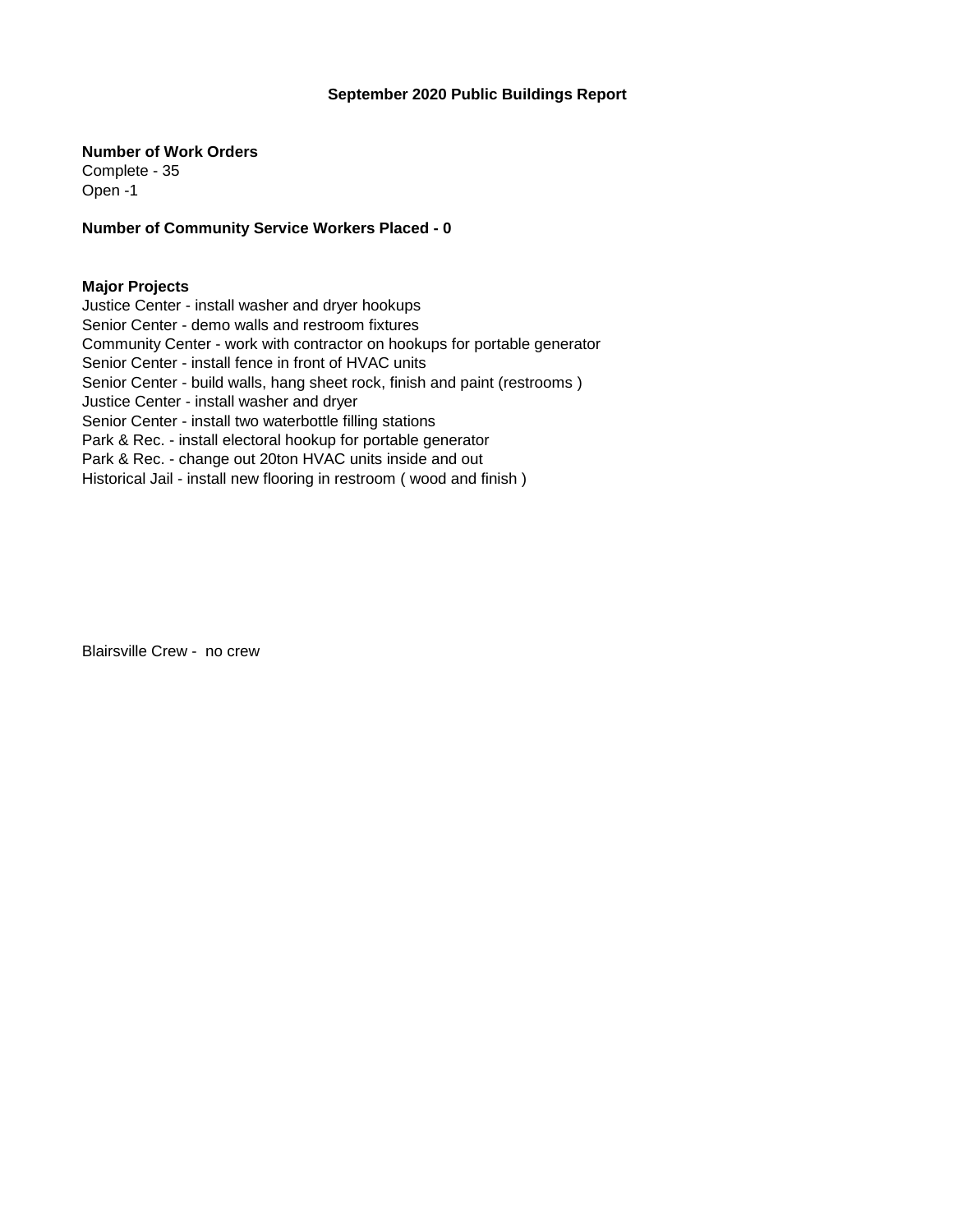#### **October 2020 Public Buildings Report**

**Number of Work Orders**

Complete - 51 Open - 3

**Number of Community Service Workers Placed - 0**

## **Major Projects**

Park & Rec. - Finish electric hookup for Generator and test

Historical Jail - start window replacement

Senior Center - install new plumbing for ADA restrooms

Senior Center - hang sheetrock in restrooms

Fire Station #2 - install two new electric cord reels, install new bay heater, install new LED bay light,

Station #2 repair ceiling in gear room, install new LED light in day room, add a light in hall, new AC vents in ceiling,

Station #2 install new sink faucet, repair leak in men's shower, repair tub drain in trailer, install metal on wall's in bay Rainbow House - cut concrete sidewalk and install new water line from meter to house

Senior Center - remove old shoe mold from all rooms in preparation of new flooring

Senior Center - finish sheet rock, paint, and install trim and paint

Fire Station #2 - install drain lines on down spouts

Rainbow House -pour concrete sidewalk at new water line from meter to house

Senior Center - paint Linda's office

Road Dept. cut bank between Detention and Administration Building

Administration Building - run electric wire to TV's in Board Room

Blairsville Crew NO CREW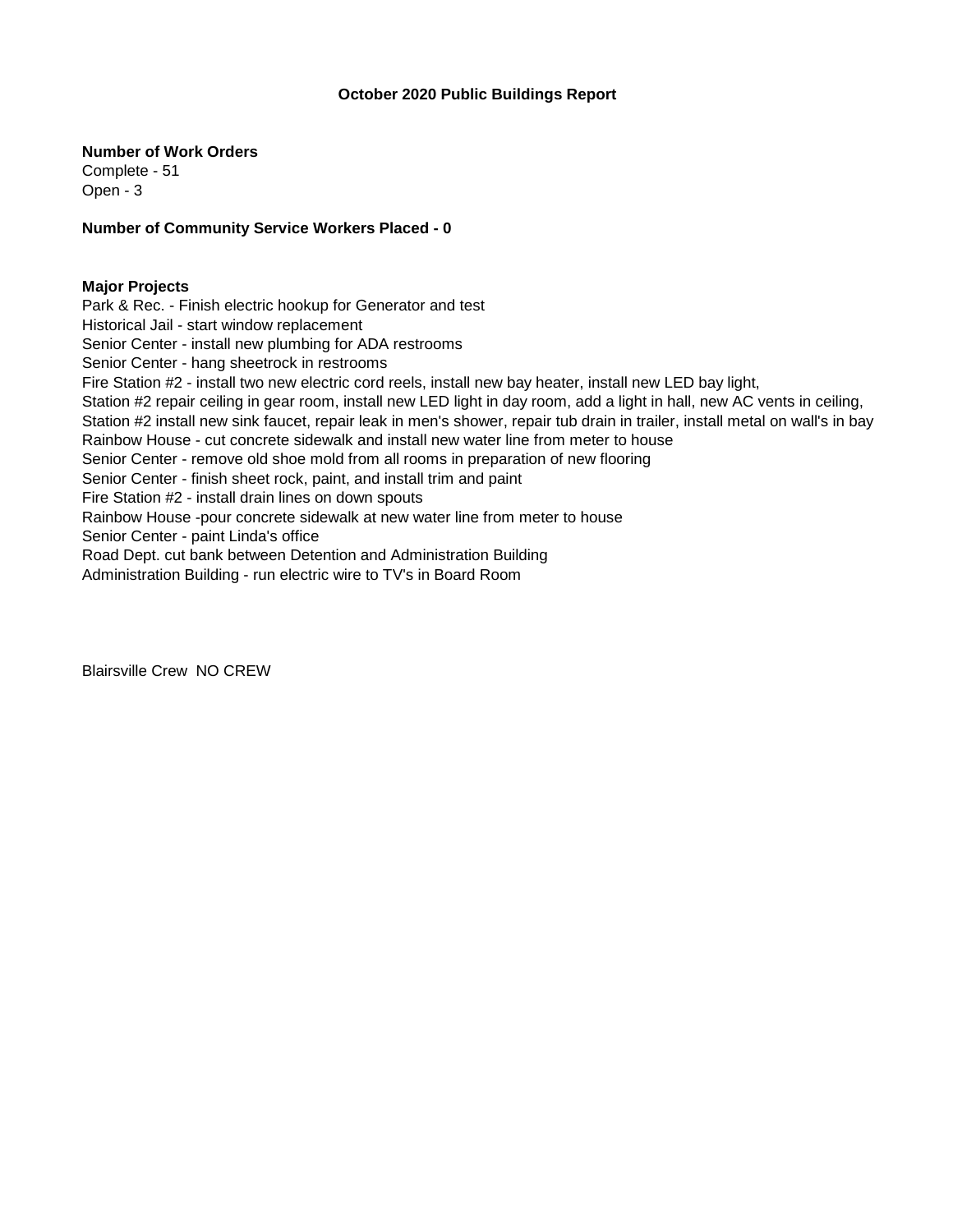#### **November 2020 Public Buildings Report**

**Number of Work Orders**

Complete - 43 Open - 2

**Number of Community Service Workers Placed - 0**

## **Major Projects**

Larc Building - install new septic line system Senior Center - set bathroom fixtures Larc Building - install new flush values in all toilets Old Library - install base board in basement Senior Center - install new floor in older part of building Senior Center -install bath room partitions Senior Center - install new 1/4 round on floors Park and Rec - concession building replaced door knob Old Library - install floor protection on new floor in basement Park & Rec. - Install air chamber tank on boiler for heat in Building Park & Rec. - order equipment for ballfield light repair Senior Center - order paper dispensers for restrooms and install

Blairsville Crew -No Crew